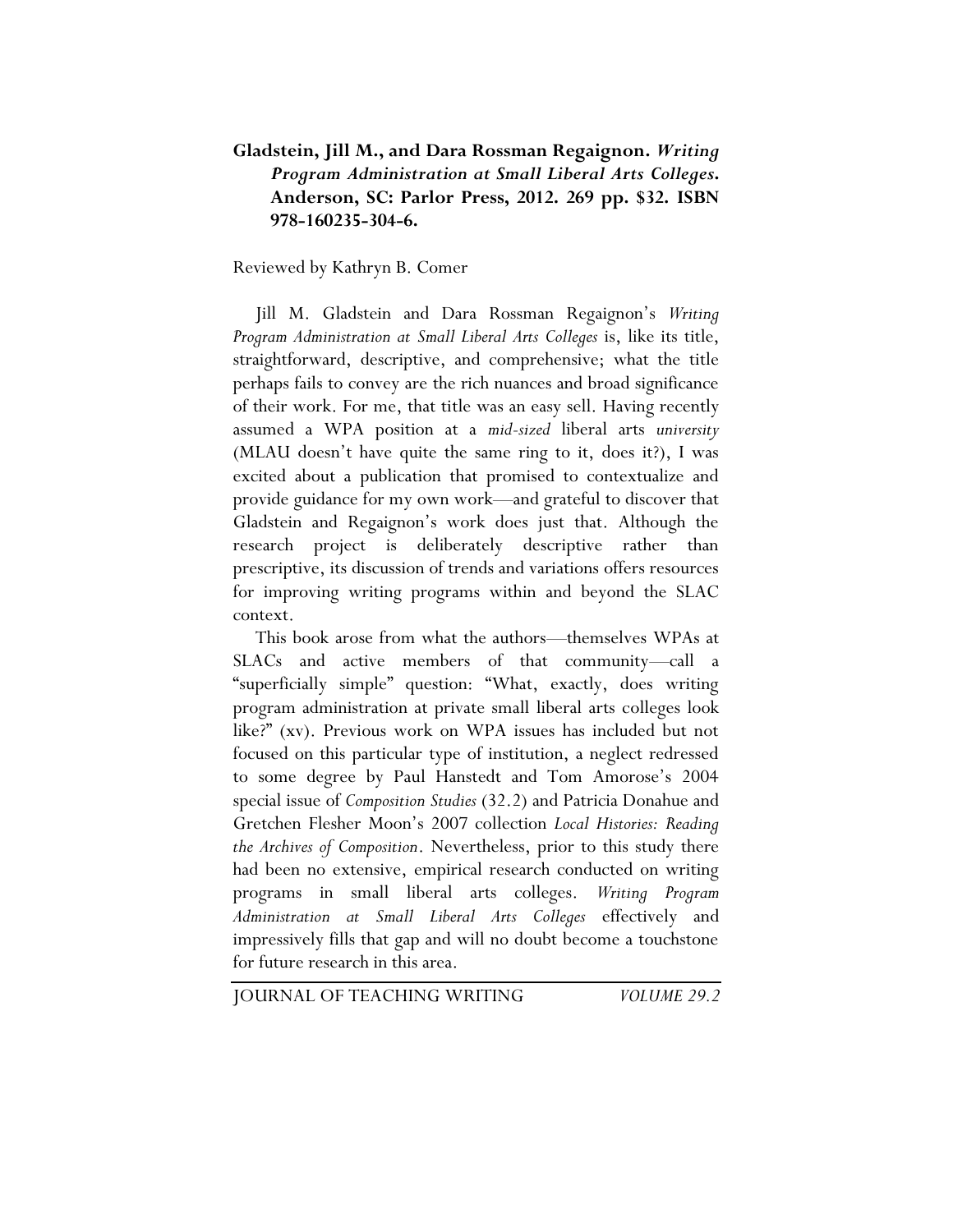# **Scope and Method**

Gladstein and Regaignon's original question—"What do writing programs at small liberal arts colleges look like?"—led to a methodological challenge: "How do you find out what writing programs at small liberal arts colleges look like?" (23). Their answer to that question is an ambitious, multifaceted research process that may serve as a model for similar inquiries. Their findings result from "a mixed methods approach of grounded theory" that facilitated both description and a resulting theoretical framework: "This approach relies on more than surveys and interviews; triangulating such self-reported data with document analysis and other methods of data collection deepens the analysis and provides a fuller and more accurate picture of the subject than would otherwise be possible"(24). The study's sample is made up of a hundred schools (drawn from the Annapolis Group and The Higher Education Data Sharing Consortium) that represent the diversity of SLACs, encompassing different regions and enrollments, as well as single-sex and historically black colleges. The researchers administered a 97-question survey (available in the Appendix), supplemented by follow-up interviews and focus groups as well as textual analysis of institutional websites, catalogs, and other program materials. The wealth of data collected, in dialogue with historical and disciplinary research, results in a representation that is both broad and deep, and the authors' discussion of method throughout strengthens their ethos and the reader's understanding.

# **Construction and Key Findings**

The book is organized into 4 major sections. The first, "A Grounded Theory of Writing Program Administration" begins with essential historical background on small liberal arts colleges in American higher education. Based on their shared genealogy and despite their diversity, SLACs tend to maintain particular values and practices; Raymond Williams' concept of "structure of feeling," (from *Marxism and Literature*, 1977) is borrowed to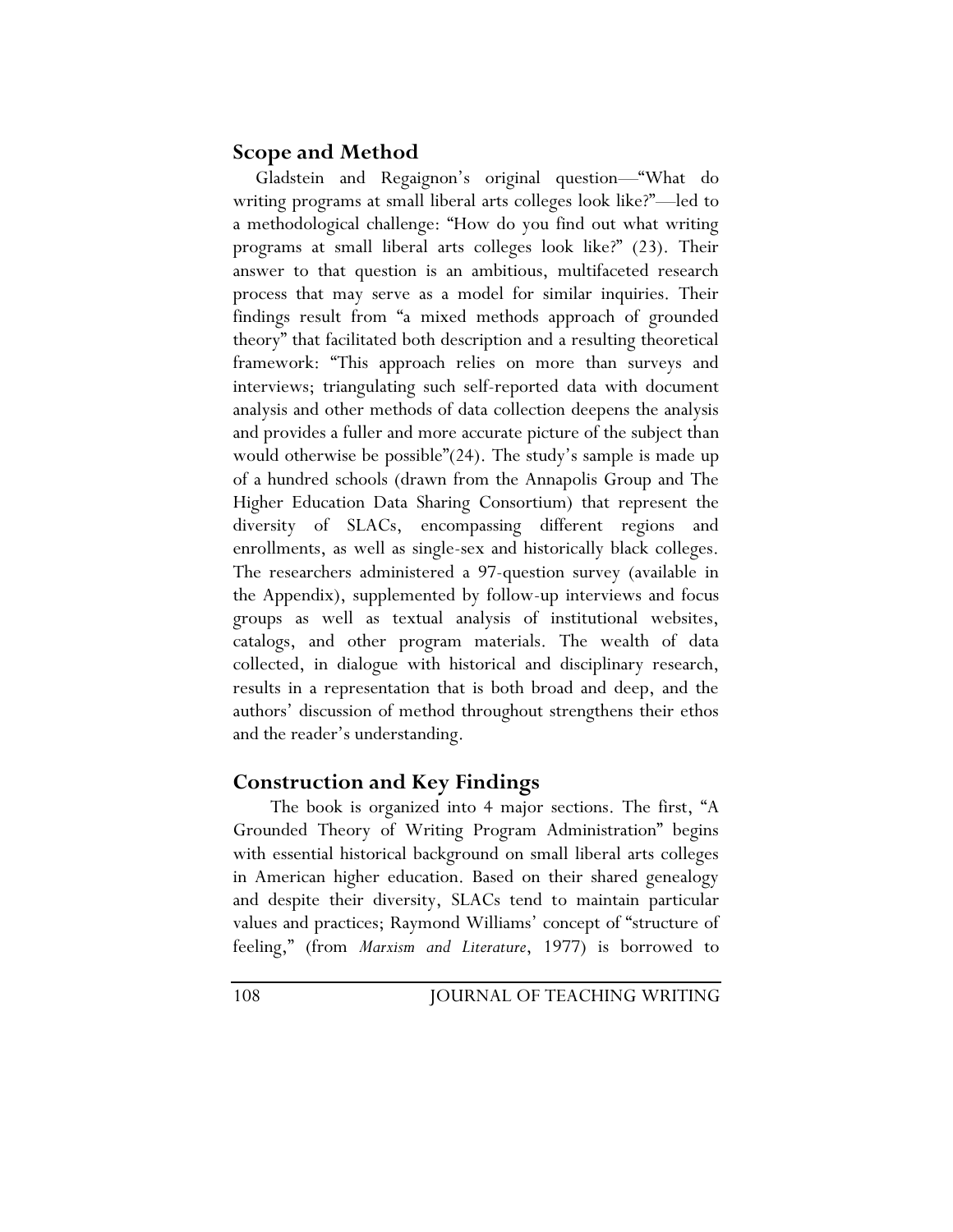convey the ways that beliefs and values are enacted in personal and social life. Utilized throughout, this concept forefronts "how the shared values and assumptions of small colleges are grounded in their material conditions and history" as well as the always inprocess tension between "the anti-bureaucratic, anti-formalist bias of these institutions *and* the ways in which, in fact, they have always and continue to formalize particular values" (7). The culture of feeling of small liberal arts colleges is marked by a "collective approach to general education" (13), "diffused instruction in rhetorical practices throughout the curriculum" (14), and a "residential and hence communal" dynamic (15). This discussion of the interplay among material conditions, shared history, and institutional differences establishes the essential foundation upon which the subsequent analysis depends.

Remaining chapters in the first section contribute to the reader's big-picture understanding of writing program identity and administration in SLACs. Chapter 2, "Grounded Theory and Mixed Methods Research," explains the research methods, data collection, and analysis process discussed above. The key theoretical findings are outlined in the following three chapters regarding writing programs, leadership roles, and institutional status. The nuanced discussions of these issues result in useful heuristics for critical analysis and conscious practice of writing program administration in general, not solely within the SLAC context.

Chapter 3, "Mapping Small College Sites of Writing," opens with the reminder that a writing "program" may not always be easily identifiable at first glance. Citing Louis Wetherby Phelps, Gladstein and Regaignon define "writing program" as "the material form of an institution's culture of writing… the courses, people (administrators, faculty, and students), offices, positions, centers, policies (written and tacit) and customs that make up how writing is taught, learned, and practiced on a particular campus" (36). Whereas these elements are often discussed discretely in WPA scholarship, they are not easily separated within small college contexts. They therefore began by identifying "sites" of writing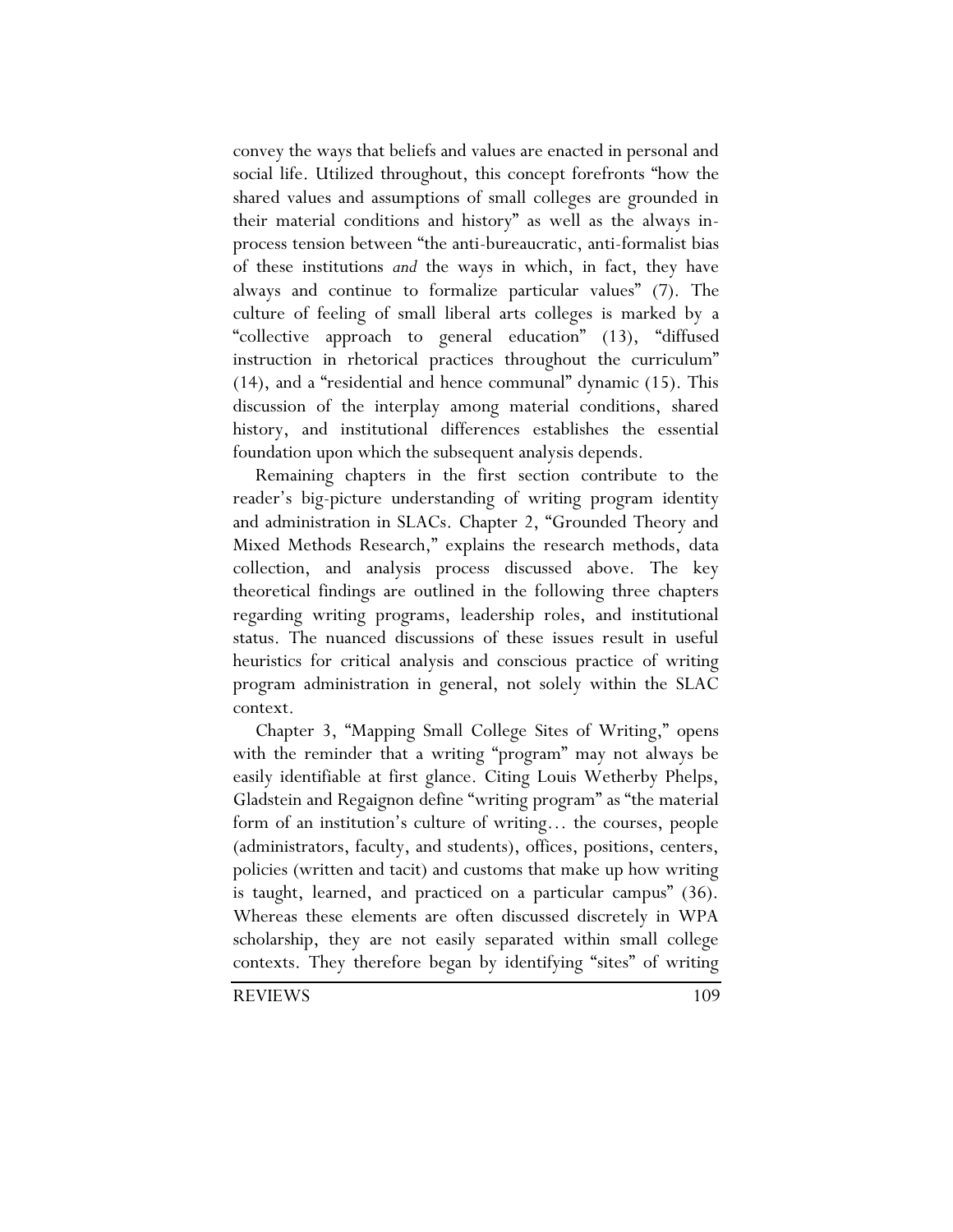instruction, including *explicit* and *embedded* elements, categorized into *curriculum-* and *student-centered* structures. By mapping their data into these categories, the authors develop a set of heuristics that enable a broad overview and context-specific examinations of the cultures of writing at small liberal arts colleges.

Chapters 4, "Configurations of Writing Program Leadership," and 5, "Positioning of Writing Program Administrators," delineate the different roles and responsibilities involved in managing writing instruction at SLACs. Like programs themselves, the configurations of leadership vary significantly; Gladstein and Regaignon offer "a heuristic for understanding the contours of programs that do not fit the norm or that are not coextensive with their respective administrators" (44). These "configurations of leadership" reflect the complexity of lived cultures of writing, facilitate comparative analysis, and productively complicate existing WPA scholarship. This fine-grained set of classifications is presented in order of frequency:

- Explicit WPA (Writing Program Administrator) + Explicit WCD (Writing Center Director)
- Solo WPA/WCD
- Explicit WCD Only
- Embedded WPA + Explicit WCD
- Explicit WPA Only
- No WPA or WCD

By examining the responsibilities and institutional status associated with WPA and WCD positions, Chapter 5, "Positioning of Writing Program Administrators," considers how these leadership configurations play out on the ground. The authors' findings complicate assumptions about power, authority, and status; although they agree in theory with disciplinary preference for fully-tenured professors as WPAs, Gladstein and Regaignon argue that "both institutions and the field as a whole need to think with nuance and complexity about the best scenario if that ideal is not feasible" (90). These chapters offer examples, exceptions, and pros and cons that will be of value for readers who already or plan

110 JOURNAL OF TEACHING WRITING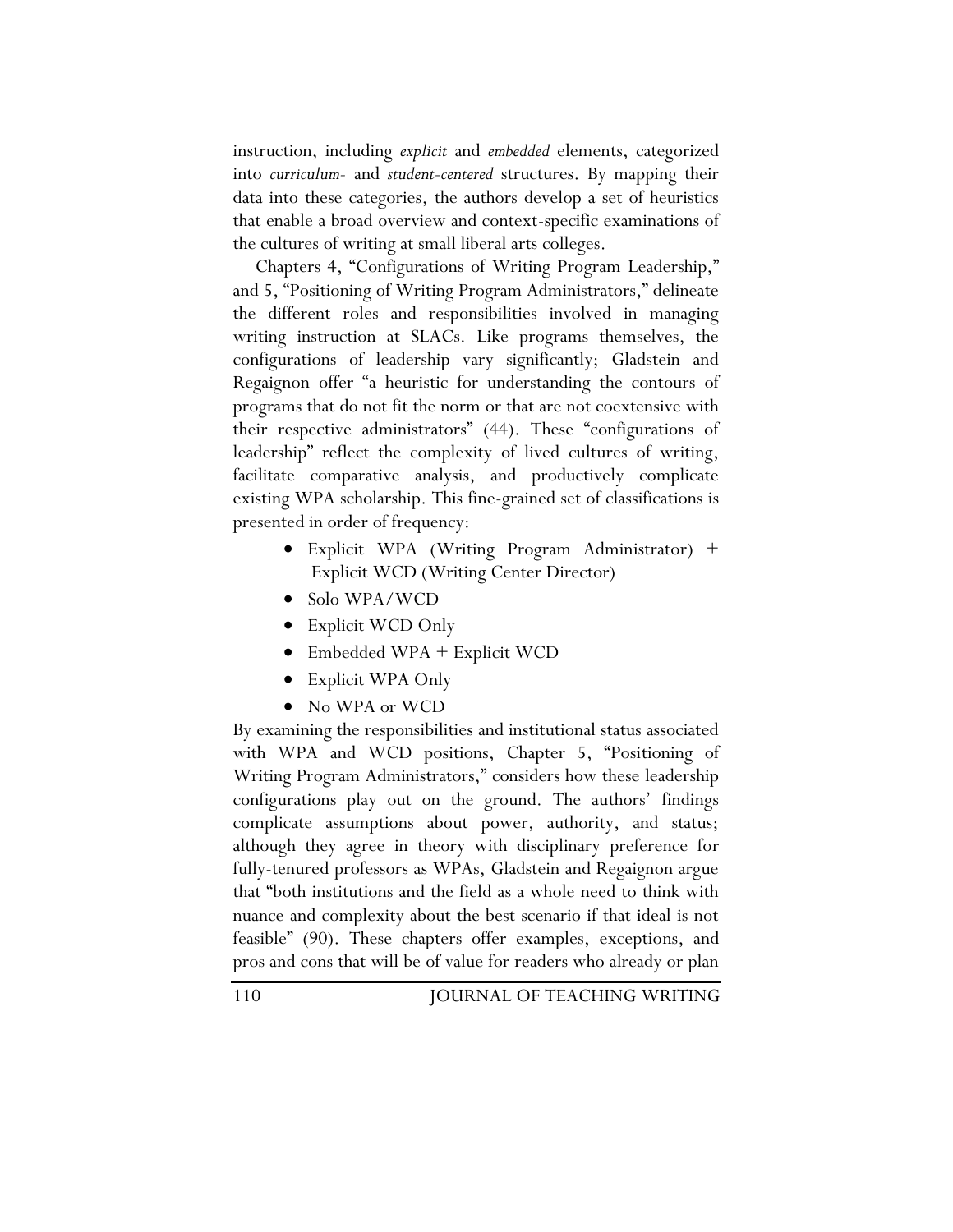to serve in these capacities as well as those involved in building or revising writing programs. As the authors explain, "a WPA needs to understand how his or her position and its responsibilities fit into the institution's larger leadership structure" in order "to use the position to create positive change" (43). Likewise, the identification of trends, particularly the move toward professionalization of administrative roles, may well provide helpful evidence for reform of existing institutional norms.

Section II, "Curriculum-Centered Writing Instruction" addresses key curricular issues of requirements, staffing, and leadership. Chapter 7, "Writing Requirements," delineates the varieties of writing-related requirements, which do not always follow standard expectations of formal composition coursework. Gladstein and Regaignon argue that SLACs' departures from disciplinary norms often stem from and suit particular contexts and missions. SLACs' historical prioritization of students' critical abilities has led to widespread and substantial writing instruction—embedded as well as explicit—across the curriculum. Although explicit requirements (first-year composition courses, first-year writing seminars, and writing intensive courses) may be easier to identify and assess, embedded requirements (as in first-year seminars, core curricula, and theses/capstones) should not be underestimated in scope or influence. The prevalence of WAC approaches is notable, with attendant benefits like regular reinforcement and challenges like lack of oversight. Two notable trends—a shift from embedded to explicit requirements and growing prioritization of verticality in writing instruction—reflect the innovation afforded by small colleges' agility.

The usually vexed question of "Staffing First-Year Writing" is addressed in Chapter 7, which further highlights differences between SLACs and most post-secondary institutions: although staffing (and, by extension, class size) remains a core concern, small colleges do not tend to rely on underpaid, temporary faculty. Required first-year writing courses are relatively small and primarily staffed by full-time faculty, but those faculty are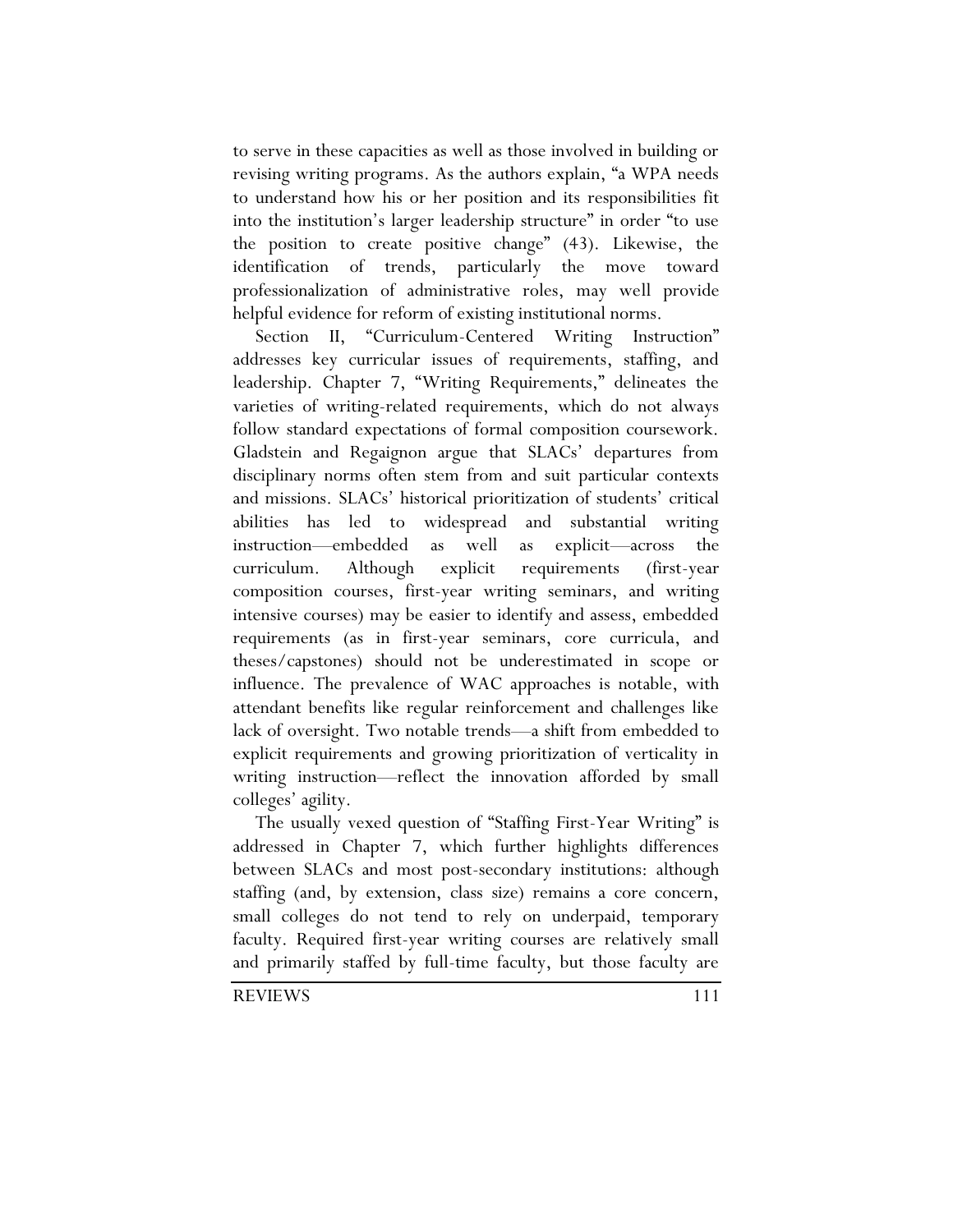rarely specialists in rhetoric and composition. As a result, the key staffing issues revolve around "faculty recruitment, faculty development, and programmatic alignment (which we might also think of as consistency)" (127). The discussion of recruiting colleagues from different fields, and guiding them toward a shared vision of writing instruction, emphasizes the particular challenges faced by WPAs at small colleges. Again, there are trade-offs: Writing programs staffed by specialists in rhetoric and composition may rely on clear, mutual expertise; on the other hand, "[w]hen no single department 'owns' writing instruction, WPAs can use their expertise to infiltrate and educate these colleagues on best practices" (132). The philosophical reflections and practical advice offered by informants—particularly the value placed on relationships and informal, collegial consultations—will have resonance for any reader interested in WAC initiatives or collaborative teaching in different educational contexts.

Chapter 8, "Redefining Small College Writing Programs: Leadership Configurations and Writing Requirements," places curricula in dialogue with those that manage them, an approach that "allows us to analyze what types of requirements are most closely associated with what types of leadership positions… understanding their interaction is therefore essential to understanding a program's functioning and underlying philosophy" (140). For example, programs that value vertical integration of writing instruction are more likely to have an explicit WPA, while those without an explicit writing requirement may have only a WCD. During their research, the authors note, they observed significant moments of self-evaluation and either revision or reinforcement of current priorities among participating writing programs. Though they certainly do not ascribe these changes to their own research, the cases they present indicate the value of institutional mapping and analysis that their theoretical concepts can help facilitate.

The book's third section, "Student-Centered Writing Instruction," focuses on writing centers and other extracurricular support for student writers. Chapter 9 highlights the centrality of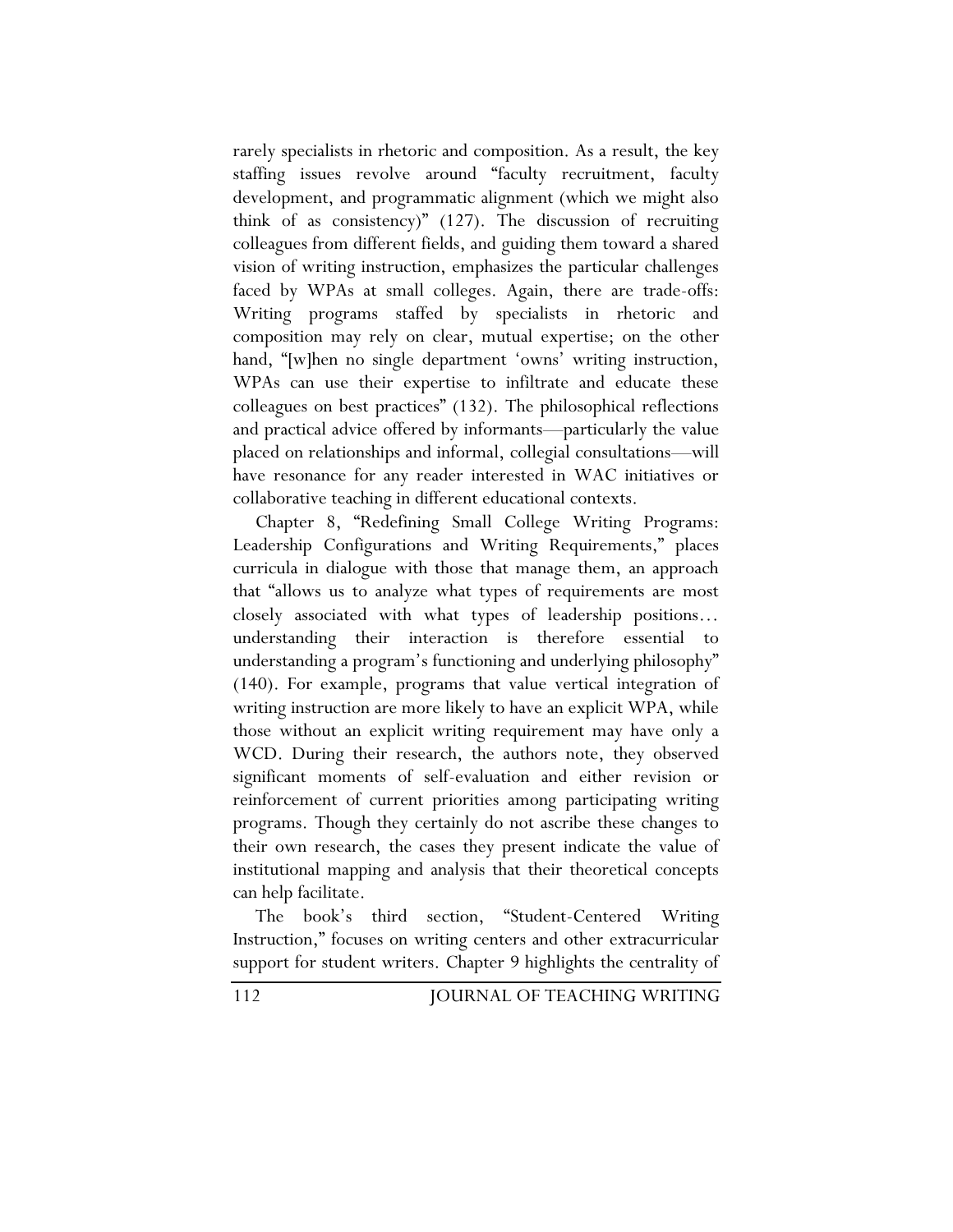writing centers at small colleges, where they reflect the schools' commitment to ongoing writing development across—and outside—the curriculum and therefore largely avoid the stigma of remediation. Notably, all schools examined in this study have writing centers, most of which rely heavily on peer tutors. This dependency results from SLACs' focus on the development of students as intellectual leaders and the rejection of beliefs that "undergraduates are incapable of teaching one another" (164). Instead, the tutoring process serves to educate both tutor and writer; peer tutors are often involved in writing center research, ongoing reflection, and collaborative training. The potential drawbacks of such a system are not addressed until the following chapter, where the authors point out that a "reliance on peer tutors to provide writing instruction to the neediest students may indicate that the institution has abdicated a key responsibility" (186). In cases like these, the authors' descriptive agenda (as well as their evident admiration for SLACs) means that such constructive critiques arise only in passing until the discussion of areas for future study in the conclusion.

Chapter 10, "Supporting Diversely Prepared Writers," addresses a point of tension and transition: Traditionally, small colleges "resist systematically identifying or labeling" students with greater needs, who are therefore primarily supported by writing centers (170). Recent shifts toward diversification, particularly through international recruitment, have focused more attention on the question of support for student writers. In a departure from their usual descriptive stance, here Gladstein and Regaignon promote directed self-placement as a solution that "provides the necessary balance between bureaucratic formality and pedagogically-oriented flexibility" (171). This argument stems from concerns over the informality and potential invisibility of mechanisms for finding and serving students needing additional support; in most cases, identification occurs by faculty or students themselves. Support is more often embedded (in writing centers, for example) than explicit in designated courses, and basic writing instruction is more often a recommendation than a requirement.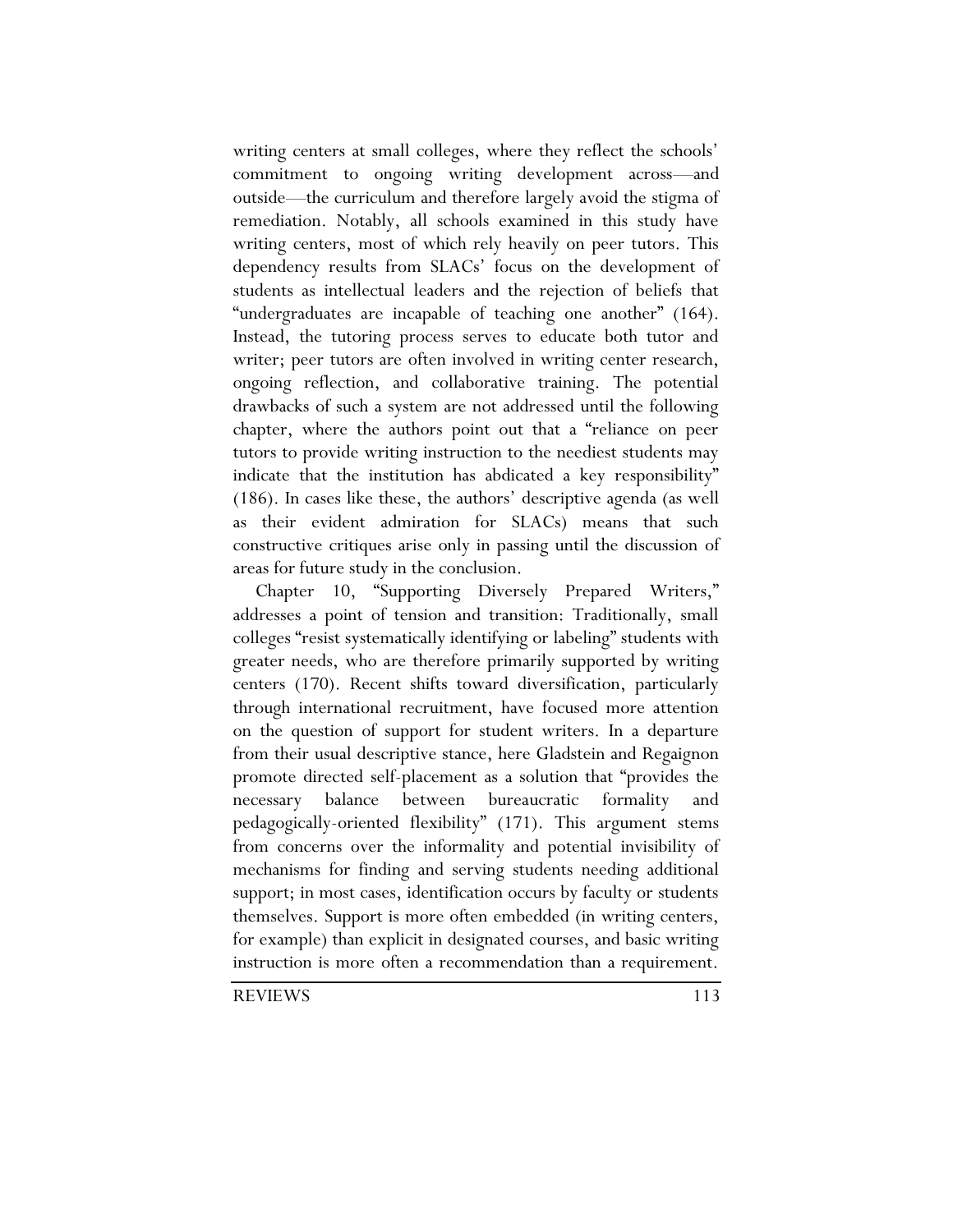Despite the range of support available, therefore, students may simply not recognize or utilize it. Directed self-placement, the authors suggest, provides a solution that retains the small college emphasis on student agency without sacrificing due diligence: "Coupled with an appropriate and flexible set of support offerings, such a program can scaffold the learning of a diverse set of students by honoring them all as individual learners" (186). This uncharacteristically overt recommendation seems related to the authors' sense that small colleges are perhaps uniquely "supportive of innovation and experimentation"—and therefore may offer an ideal testing ground for a promising but relatively untested administrative tool (183).

In the fourth and final section, "Small College Writing Programs," Gladstein and Regaignon turn to the question of assessment (Chapter 11) before the final conclusion (Chapter 12). The placement of assessment in this closing section reflects its high profile and problematic status in any discussion of writing program administration. In small colleges, assessment is more often driven by re-accreditation than externally imposed mandates, and colleges are "unlikely to undertake assessment until they see how it will enhance the learning of their students" (194). While diffused leadership and/or resistance to the language of accountability may seem to put them behind the assessment curve, small colleges are able to learn from and customize best practices in the field. The authors offer three case studies that demonstrate how small colleges approach assessment as genuine inquiry in service of faculty development. Though significantly different, these examples illustrate "flexible, sustainable, and robust assessment processes" that are also local, rhetorical, and contextspecific (191). These examples reflect the prevalence of direct and portfolio-based assessment, enriched by faculty and student surveys; they engage multiple stakeholders and therefore the college as a whole. Most importantly, these assessment models "take the form of feedback loops, with each iteration leading to new insights about student writing, writing pedagogy, and the school's writing curriculum" (195). Though context-specific, the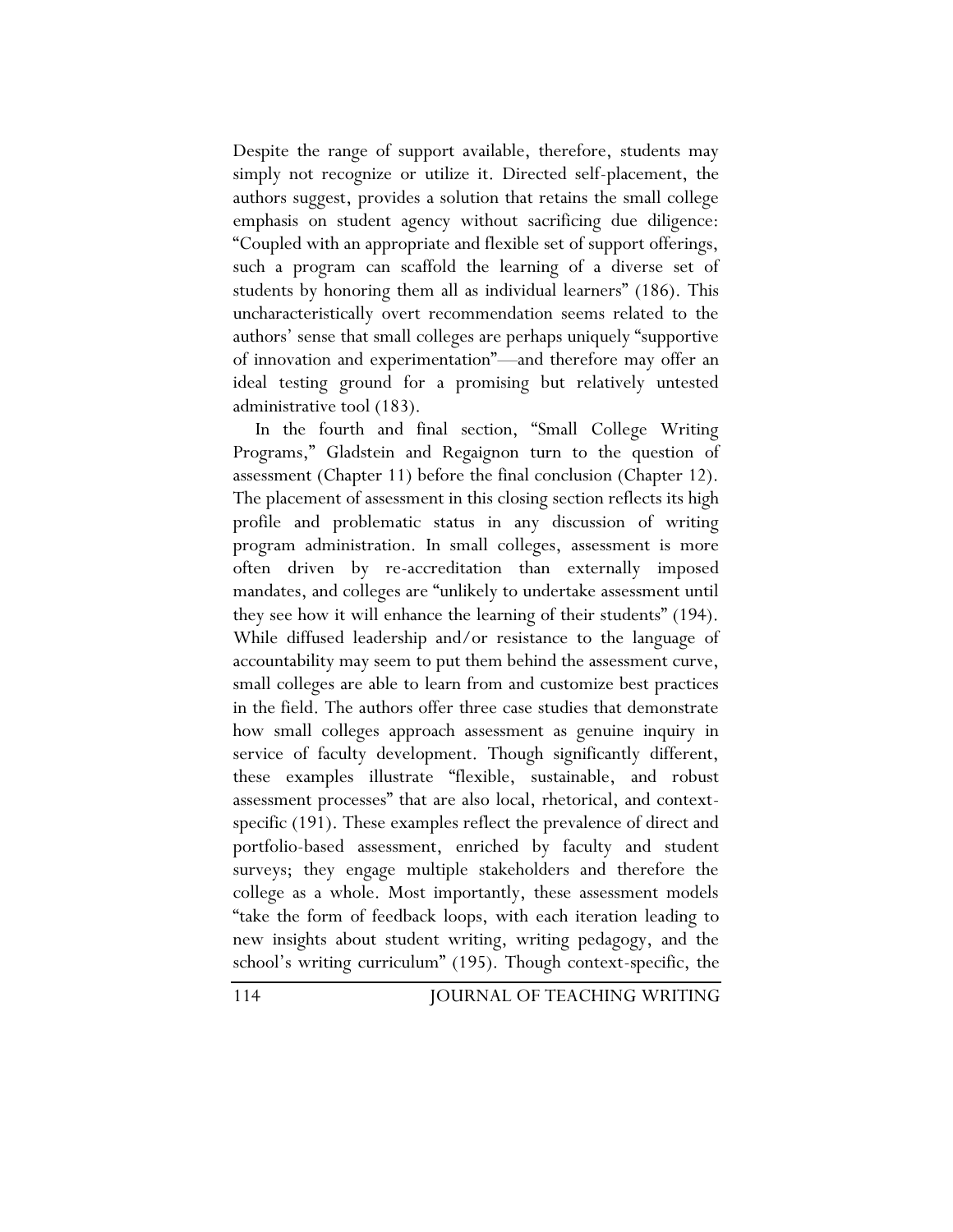three models offer strategies for meaningful assessment worthy of consideration in any context.

In Chapter 12, Gladstein and Regaignon conclude by recapping their methodological choices and highlighting key findings: the prevalence of WAC approaches and vertical integration, the high priority placed on critical writing at all stages in students' development, and the move toward explicit leadership configurations—a shift that they believe "bodes well" for the future (206). Ultimately, the authors return to their six categories of leadership configurations as perhaps the most significant contribution of their work; this schema facilitates analysis that can "help the institution and the writing administrator understand the program's historic mission and philosophical underpinnings—and, as a result, if and how it needs to change" (207). They conclude by emphasizing on the potential of this and other "action research project[s]" to inform and guide careful (re)consideration of writing programs.

#### **Audience and Application**

Naturally, the primary audience of this work is WPAs working at and/or studying SLACs—who, like me, will be grateful for the insights it offers. On the other hand, this study has a broader reach. Within WPA-related scholarship, it challenges the dominant focus on large (public) universities staffed by TAs and adjunct instructors; it documents alternatives to conventional course requirements, staffing solutions, and assessment models. In particular, the coverage of WAC and vertically integrated curricula engages key questions about collaborative leadership and faculty development. We can surely all benefit from the advice that "WPAs will be most effective if they listen to what faculty have to offer before jumping in to profess their own expertise" (138). Likewise, the chapter on assessment provides innovative alternatives to standard top-down mandated methods.

Within the field of composition studies, *Writing Program Administration at Small Liberal Arts Colleges* provides valuable insights into a little-studied sphere of teaching and learning in higher